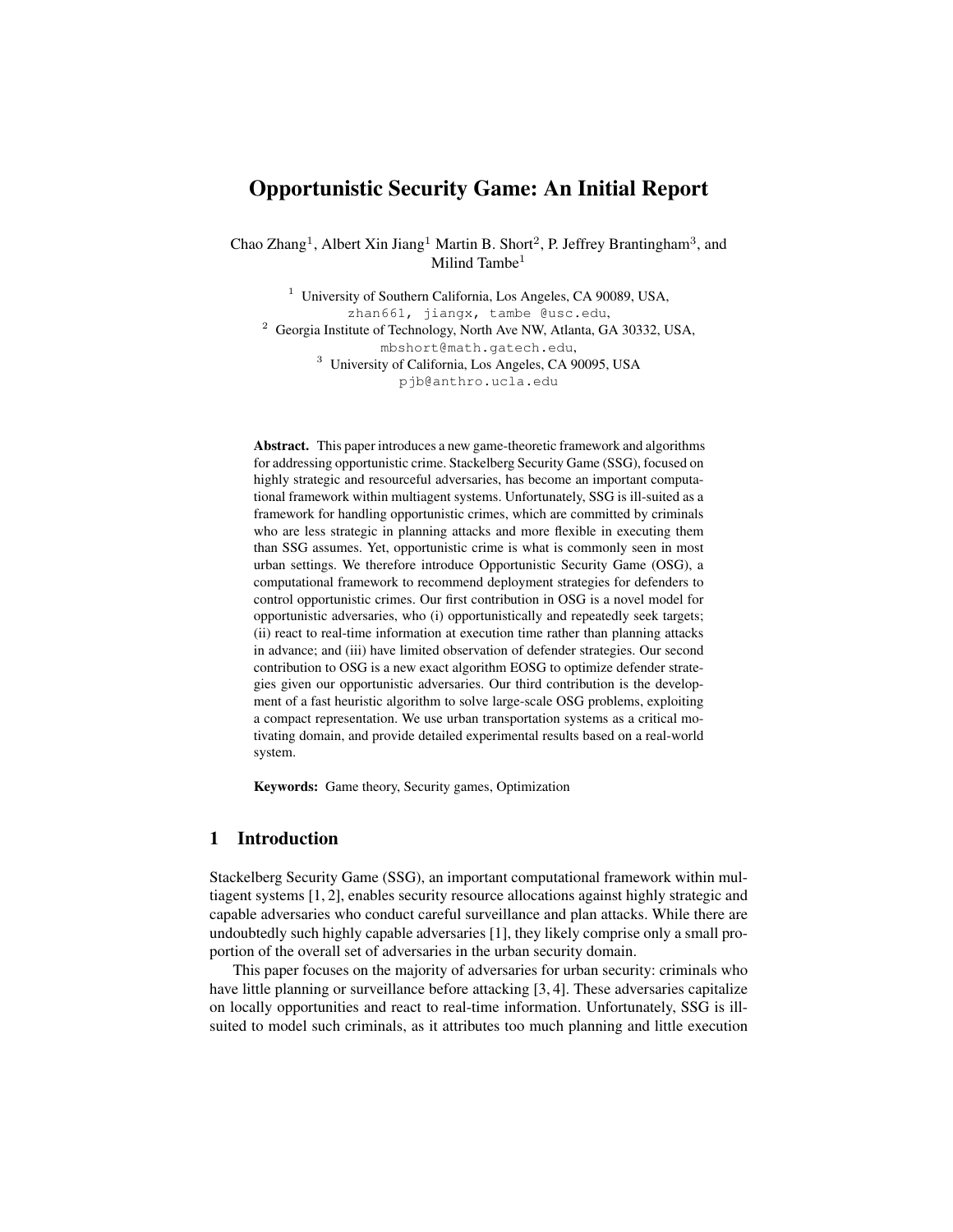flexibility to adversaries. Therefore, based on modern criminological theory [3–5], this paper introduces Opportunistic Security Game (OSG), a new computational framework for addressing opportunistic crime. OSG fundamentally differs from SSG, and opens the door to new research at the intersection of computational game theory and criminology.

This paper provides three key contributions in introducing OSG. First, OSG includes a model of opportunistic criminals who exhibit a stochastic pattern of movement to search for crime opportunities. This movement, modeled as Quantal Biased Random Movement, based on a previous model of criminal motion [6], is quite different from a fixed route that an adversary is assumed to pursue in SSG. In OSG, criminals react to real-time information about rather than committing to a single plan [7, 5]. Additionally, OSG applies anchoring-bias [8] to model criminals' limited knowledge. Our second contribution is a new algorithm EOSG to generate patrol schedules that optimize the defender's expected utility against this new kind of adversary. OSG is similar to SSG: the defender must commit to her patrol strategy first, after which the criminals will choose targets to attack. However, there are two main differences. First, in OSG, criminals react to real-time information. Second, after any attempt, criminals in OSG can remain in the system and search for another opportunity. The third contribution is a fast algorithm, Compact OPportunistic Security game states (COPS), to solve large scale OSG problems.

In motivating this work, we focus on crime in urban transportation systems as it is an important challenge across the world. Indeed, transportation systems are at unique risk of crime because of the way in which they concentrate large numbers of people in time and space [9–11]. The challenge in controlling this crime in transportation systems can be seen as an OSG: police patrol to control crime while criminals hunt for crime opportunities. Criminals are known to travel based on their knowledge of crime opportunities [12, 13], usually committing crimes such as thefts and snatches at stations – where it is easy to escape if necessary [14]. These opportunistic criminals avoid targets if security presence is observed there [15].

### 2 Motivating Domain

Crime in urban transportation systems — including buses, trams and metro trains – is a critically important challenge in cities across the world. Transportation systems play an important role in driving local crime patterns, and may themselves be at unique risk of crime because of the way in which they concentrate large numbers of people in time and space [9–11].

Given that a substantial portion of criminals use public transit as a primary mode of transportation [14], it is reasonable to infer that a significant number of criminals spend extended periods of time traveling through the transportation system seeking to commit crimes. Deploying police to patrol is then one way to control such crime in a transportation system. Thus, whereas the police move within the transportation system in an attempt to dissuade crime, criminals move within this same system based on their limited knowledge of the police strategy and their knowledge of how crime opportunities may be distributed among target locations. These opportunistic criminals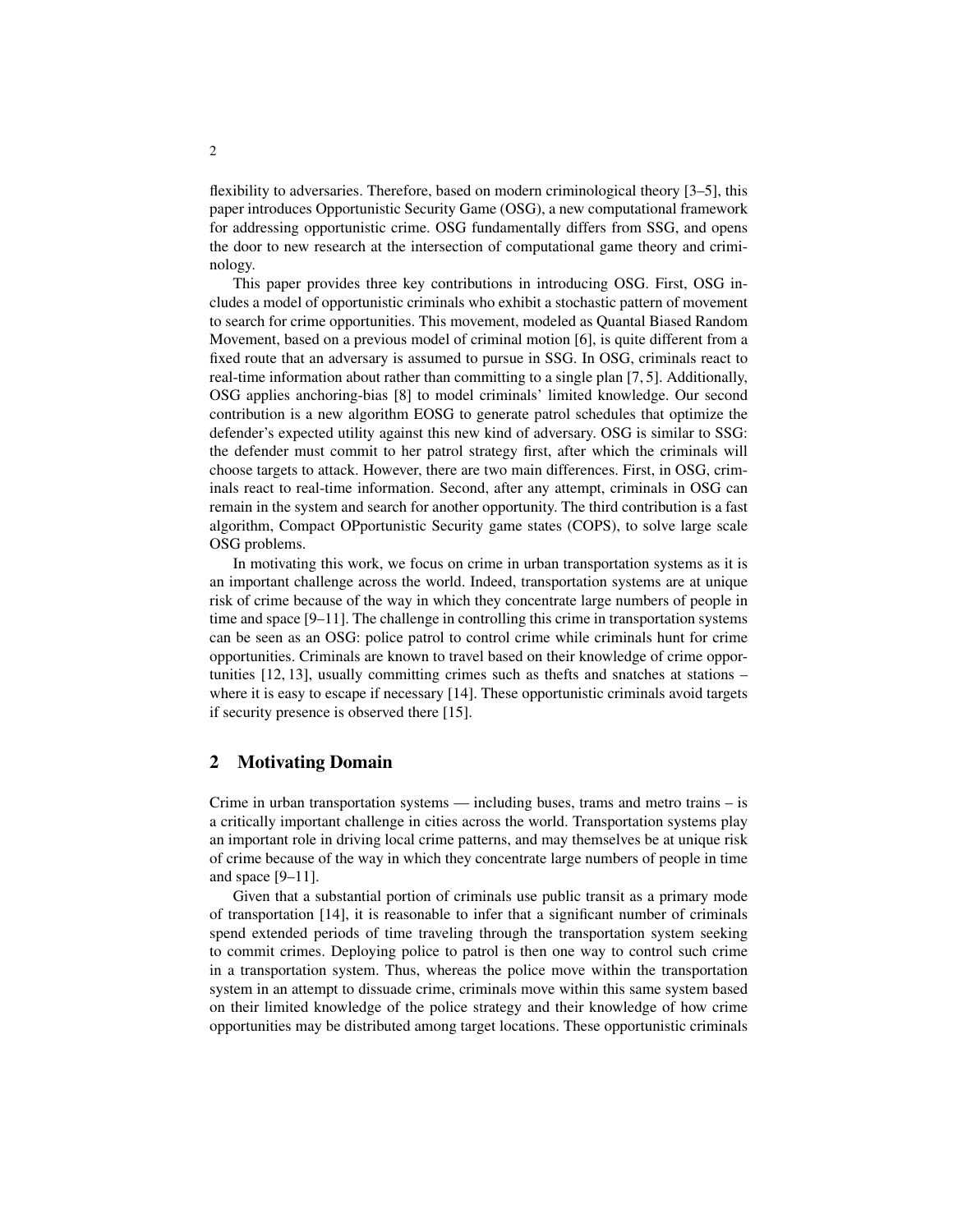

may continue to hunt for crime opportunities by, for example, traveling to a different target location (station) when a security officer is observed at their current location.

In this work, we consider a metro rail system (e.g., the LA metro rail system) as a specific example system and modeling objective. We consider two major components in a metro rail system, stations and trains. As shown in crime data from the LA metro system, criminals usually commit crimes such as thefts and snatches at stations – where it is easy to escape if necessary.

# 3 OSG Framework

In OSG, the defender ("she") – assisted by our algorithms – is modeled to be perfectly rational. The criminal ("he") is modeled with cognitive biases. Figure 1 illustrates the OSG flowchart, with the numbers near variables referring to equations in this section; useful notation is shown in Table 1.





#### 3.1 Player decision and actions in OSG

We consider as a generic example a metro rail system and its two major components, stations and trains, which we collectively refer to as locations. We denote the number of stations in the system as N. The stations are labeled  $1, \ldots, N$ . The train from station i to its neighboring station j is denoted as  $i \rightarrow j$ . We denote the number of locations as  $N_l > N$ . We divide time equally into time steps so that trains arrive at stations at the beginning of each time step. There are two phases in any time step. The first phase, the *decision phase*, is the beginning period when trains are at stations. In this phase, each passenger at each location can decide where to move next. There are two choices available. *Go*  $i \rightarrow j$  means that (i) if a passenger is at station i, he/she gets on the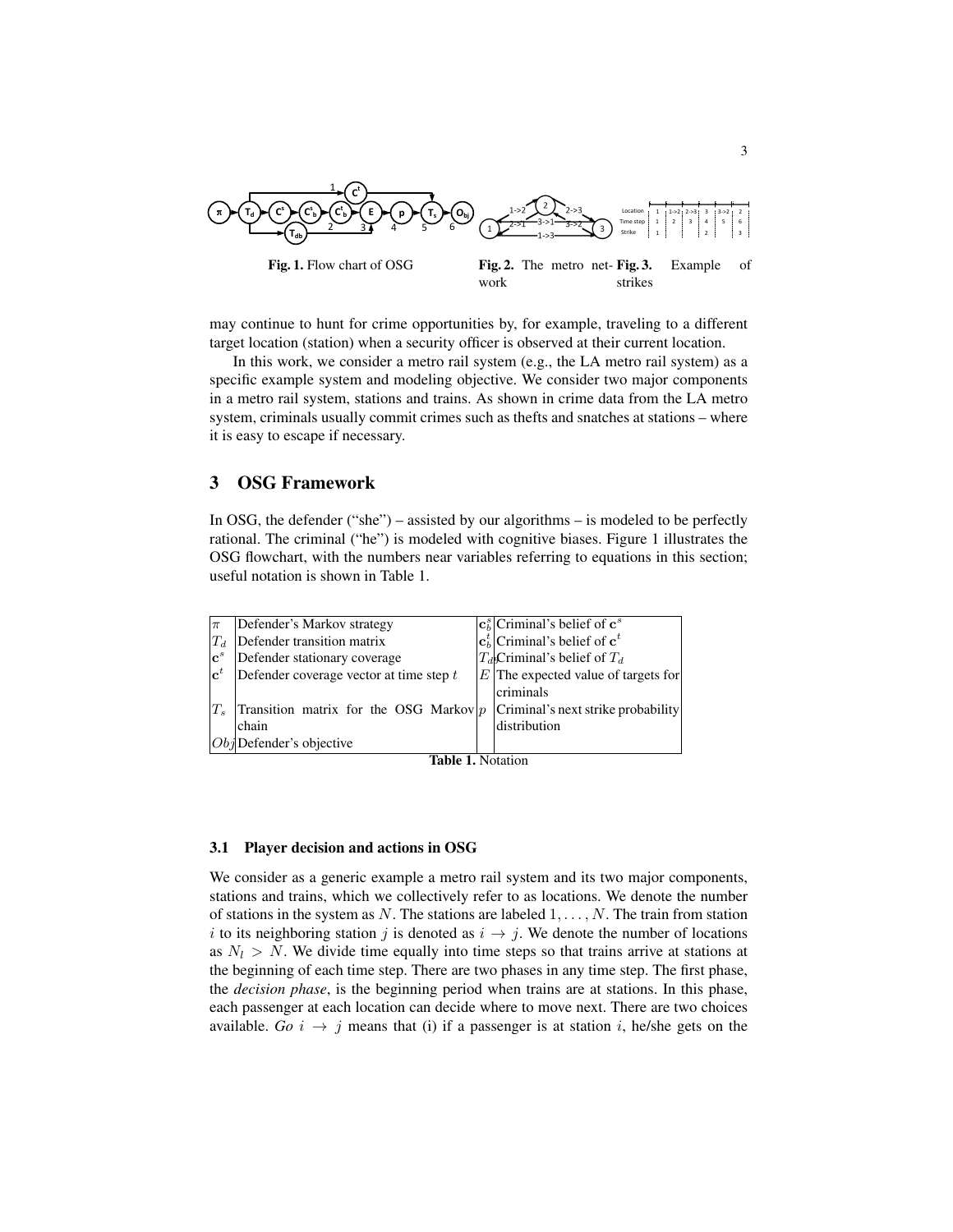train  $i \rightarrow j$ ; (ii) if he/she is on a train arriving at station i, he/she gets off the current train and gets on the train  $i \rightarrow j$  unless the current train is  $i \rightarrow j$ . *Stay* means that the passenger stays at the station, so that if the passenger was on a train, then he/she gets off. We denote by  $p_i^{i \to j}$  and  $s_i$  the probabilities of *Go*  $i \to j$  and *Stay* for location *l*, respectively.

At the end of each decision phase, during the *action phase*, trains depart in all possible directions from all stations. In this phase, trains are in motion from one station to another. For simplicity we assume that the time it takes to travel between any two adjacent stations is identical; this assumption can be relaxed by including dummy stations. This model matches metro systems in Los Angeles, where trains leave stations at regular intervals in all directions. Next, we focus on two types of passengers: defenders and criminals.

#### 3.2 Modeling Defenders

A defender is a team of police officer using trains for patrolling to mitigate crime. We start with a single defender and deal with multiple defenders later. The defender conducts randomized patrols using a *Markov Strategy* π, which specifies for each location a probability distribution over all available actions. Using a Markov strategy, rather than explicitly representing each pure strategy, essentially implies that we use a compact representation for defender strategies.

Example 1: Markov Strategy *Figure 2 shows a simple scenario with 3 stations*  $(1, 2, 3)$  *and 6 trains*  $(1 \rightarrow 2, 1 \rightarrow 3, 2 \rightarrow 1, 2 \rightarrow 3, 3 \rightarrow 1, 3 \rightarrow 2)$ , which is a fully *connected topology. A possible Markov strategy* π *for the defender is,*

$$
s_1 = 0.2
$$
,  $p_1^{1 \to 2} = 0.5$ ,  $p_1^{1 \to 3} = 0.3$ ;  
\n...  
\n $s_{3 \to 2} = 0.1$ ,  $p_{3 \to 2}^{2 \to 1} = 0.8$ ,  $p_{3 \to 2}^{2 \to 3} = 0.1$ ;

 $s_{3\to 2} = 0.1, p_{3\to 2}^{2\to 1} = 0.8, p_{3\to 2}^{2\to 3} = 0.1$  means that if the defender is on the train from station 3 to station 2, then: she will have probability 0.1 to choose action Stay, probability 0.8 to choose action Go  $2 \rightarrow 1$ , and probability 0.1 to choose action Go  $2 \rightarrow 3$  at the next decision phase.

Given π, the defender's movement is a Markov chain over the locations with *defender transition matrix*  $T_d$ , whose entry at column k, row l specifies the probability of the defender going from location  $k$  to location  $l$  in one time step. We choose an index such that  $i(i \in 1, ..., N)$  represents station i; indexes larger than N represent trains.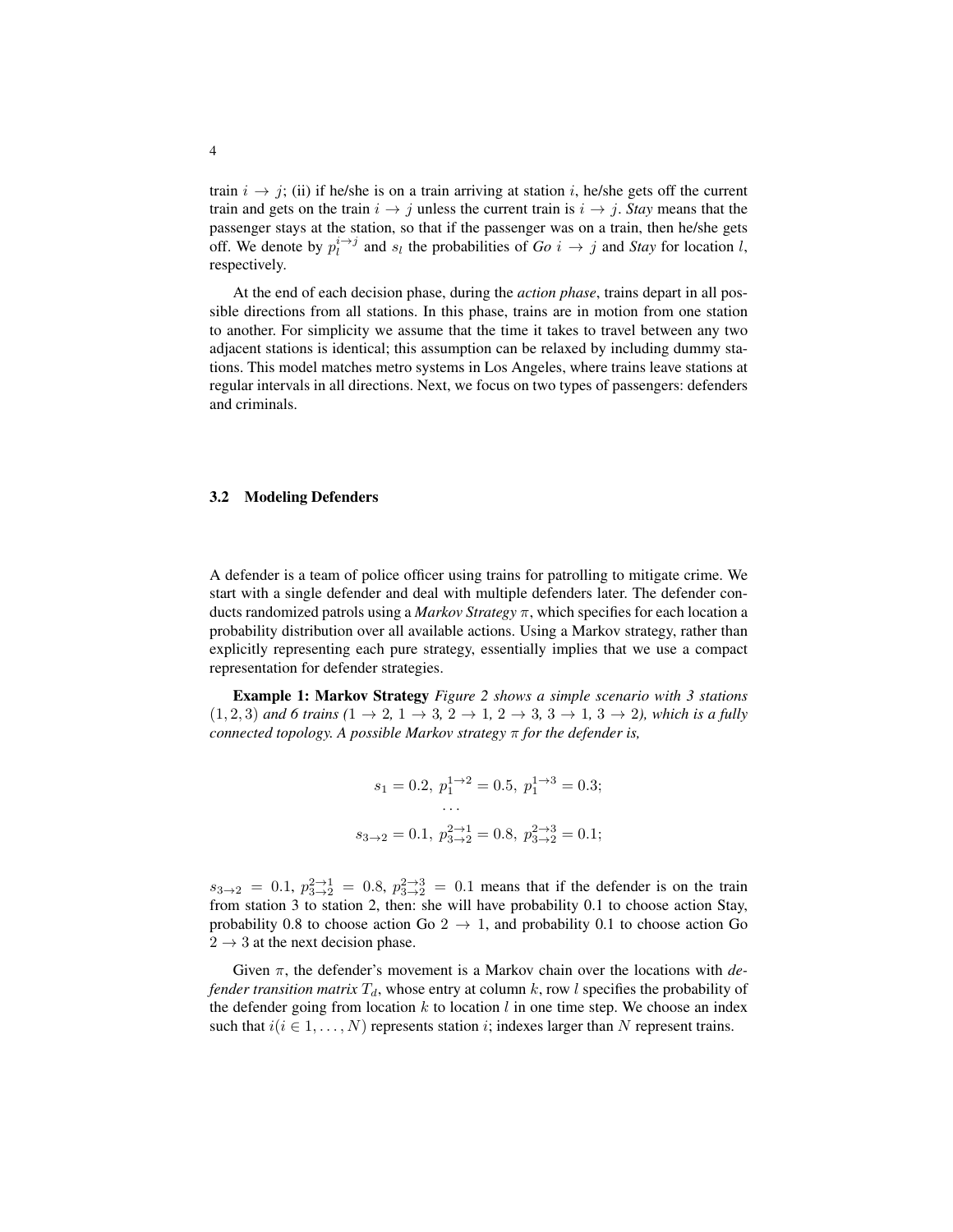**Example 2:** *For Example 1,*  $T_d$  *is as follows:* 

|                   |                              |                             | $\cdots 2 \rightarrow 33 \rightarrow 13 \rightarrow 2$ |                                  |                                         |  |
|-------------------|------------------------------|-----------------------------|--------------------------------------------------------|----------------------------------|-----------------------------------------|--|
|                   | s <sub>1</sub>               |                             | O                                                      | $s_{3\rightarrow1}$              |                                         |  |
| 2                 | $\theta$                     | $s_2$                       | 0                                                      | 0                                | $s_{3\to 2}$                            |  |
| 3                 |                              | 0                           | $s_{2\to 3}$                                           | 0                                | 0                                       |  |
| $1 \rightarrow 2$ | $p_1^{1\rightarrow 2}$       | 0                           |                                                        | $1\rightarrow 2$<br>$p_{3\to 1}$ | 0                                       |  |
| $1 \rightarrow 3$ | $1 \rightarrow 3$<br>$p_{1}$ |                             | 0                                                      | $1\rightarrow 3$<br>$p_{3\to 1}$ |                                         |  |
| $2 \rightarrow 1$ | 0                            | $2\rightarrow 1$<br>$p_{2}$ | 0                                                      | 0                                | $2\rightarrow1$<br>$p_{3\rightarrow 2}$ |  |
| $2 \rightarrow 3$ | 0                            | $p_2^{2\rightarrow 3}$      |                                                        | 0                                | $2\rightarrow 3$<br>$p_{3\to 2}$        |  |
| $3 \rightarrow 1$ | 0                            |                             | $3\rightarrow1$<br>$p_{2\to 3}$                        | 0                                |                                         |  |
| $3 \rightarrow 2$ |                              |                             | $3\rightarrow 2$<br>$p_{2\to 3}$                       | 0                                |                                         |  |

We denote the defender's location coverage vector at time t as  $\mathbf{c}^t$ . Using  $T_d$  and  $\mathbf{c}^t$ , we can calculate the coverage vector at time step  $t_1 > t$  through the formula

$$
\mathbf{c}^{t_1} = (T_d)^{t_1 - t} \cdot \mathbf{c}^t \,. \tag{1}
$$

We restrict each element in  $\pi$  to be strictly positive so that  $T_d$  is ergodic, meaning it is possible to eventually get from every location to every other location in finite time. For an ergodic  $T_d$ , there is a unique *stationary coverage*  $\mathbf{c}^s$ , such that  $T_d \cdot \mathbf{c}^s = \mathbf{c}^s$  [16]. The dependence of  $\mathbf{c}^s$  on  $T_d$  and hence on  $\pi$  is shown in Fig. 1. The defender's initial coverage,  $c^1$ , is set to  $c^s$  so that the criminal will face an invariant distribution whenever he enters the system.

#### 3.3 Modeling Opportunistic Criminals

Our model consists of three components: The opportunistic criminal's probability to commit a crime at the current time step: We ignore the possibility of crimes during the decision phases because they are instantaneous. In action phases, crimes may occur only at stations, as discussed in the Introduction, and occur with a probability determined by two factors. The first is the *attractivenes* of each target station [6], which measures the availability of crime opportunities at a station. Attractiveness measures precisely how likely a criminal located at that station during an action phase will commit a crime *in the absence of defenders*. Att is the N vector of station attractiveness. The second factor is the presence of the defender. Specifically, if a criminal is at the same station as a defender, he will not commit a crime. Thus, his probability of committing a crime at station i will be influenced by  $c^t(i)$ . Using this strategy, the criminal will never be caught red handed by the defender, but may be forced toward a less attractive target. Considering both factors, the probability of the criminal committing a crime if located at station i during the action phase of time step t, denoted as  $q_c(i, t)$ , is  $q_c(i,t) = (1 - c^t(i))Att(i).$ 

Criminal's belief state of the defender: During the decision phase, the opportunistic criminal decides the next target station and moves on a path directly to that station. Hence, the criminal's motion within the metro system can be distilled down to a sequence of stations where he is located during action phases; we refer to these instances of attempted crime as *Strikes*. As shown in Fig. 3, only the time steps when the criminal is at stations are counted as strikes.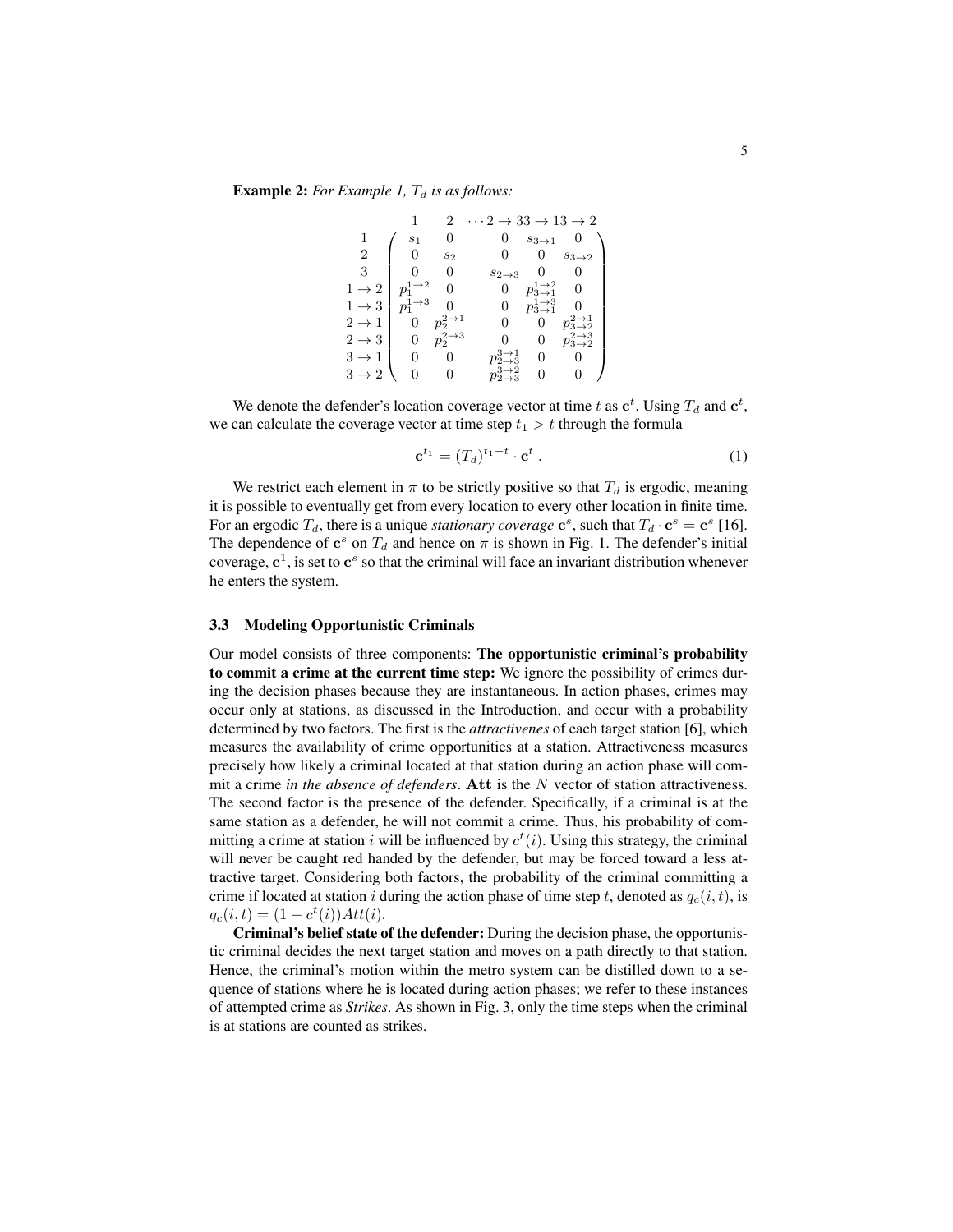When making these target decisions, the criminal tends to choose stations with high *expected utilities*. He uses his knowledge of  $\pi$  and his real-time observations to make such decisions. Let  $T_{db}$ ,  $\mathbf{c}_b^t$  and  $\mathbf{c}_b^s$  be his belief of  $T_d$ ,  $\mathbf{c}^t$  and  $\mathbf{c}^s$  respectively. As the criminals are with limited surveillance capability, these beliefs may not be the same as  $T_d$ ,  $\mathbf{c}^t$ , and  $\mathbf{c}^s$ . Therefore, we introduce the criminal's surveillance imperfection via *anchoring bias*, a cognitive bias that describes the human tendency to rely on a familiar, but not necessarily relevant, reference point when making decisions [17, 8]. We denote the level of the criminal's anchoring bias with the parameter b, where  $b = 0$  indicates no anchoring bias, and  $b = 1$  indicates complete reliance on such bias. We get  $T_{db} =$  $(1 - b) \cdot T_d + b \cdot T_u$ , with corresponding stationary coverage  $\mathbf{c}_b^s$ , where  $T_u$  corresponds to a strategy in which the defender picks each available action with uniform probability.

At any given time step  $t$ , the criminal may use his beliefs and observations to calculate  $\mathbf{c}_b^t$ . It is reasonable to assume that the opportunistic criminal does not perform a perfect belief update using all observations; rather he only uses his current observation and belief to estimate  $\mathbf{c}_b^t$ . Specifically, if the criminal is at station i and the defender is also there, then  $\mathbf{c}_b^t$  is  $(0, 0, ..., 1, 0, ..., 0)^T$ , where row i is 1 and all others are 0. Otherwise the defender is not at  $i$ , and

$$
\mathbf{c}_{b}^{t} = \frac{\left(c_{b}^{s}(1), c_{b}^{s}(2), \dots, 0, c_{b}^{s}(i+1), \dots, c_{b}^{s}(N_{l})\right)^{T}}{\left[1 - c_{b}^{s}(i)\right]},
$$
\n(2)

where row *i* is 0 and other rows are proportional to the corresponding rows in  $\mathbf{c}_b^s$ . Given  $\mathbf{c}_b^t$  and  $T_{db}$ , the belief coverage vector at time step  $t_1$   $(t_1 > t)$ ,  $\mathbf{c}_b^{t_1}$ , is calculated via Eq. 1.

We set the actual payoff for a crime to 1, but this can be generalized. The expected payoff for the criminal to choose station  $j$  as the next strike, given that the current strike is at station i at time step t, is  $q_c(j, t + dt)$ , where  $dt \ge 1$  is the time needed to arrive at  $j$  from  $i$ . But, criminals are known to discount more distant locations when choosing targets [7]. Therefore, the *utility* that the criminal places on a given payoff is discounted over time. We implement this by dividing the payoff by the time taken. Finally, the criminal must rely on his belief of the defender's coverage when evaluating  $q_c(j, t + dt)$ . Altogether, station j has the expected utility  $E(j|i, \mathbf{c}_b^t)$ , which is:

$$
E(j|i, \mathbf{c}_b^t) = \frac{\left(1 - \left[T_{db}^{dt} \mathbf{c}_b^t\right](j)\right) Att(j)}{dt}.
$$
\n(3)

The criminal's probability distribution for each station being chosen as the next target: Finally, we use Quantal Biased Random Movement (QBRM) to model the criminal's bounded rationality. Instead of always picking the station with highest expected utility, his movement is modeled as a random process biased toward stations of high expected utility. Given the expected value for each station  $\mathbf{E}(\cdot|i, \mathbf{c}_b^t)$ , the probability distribution for each being chosen as the next strike,  $\mathbf{p}(\cdot|i, \mathbf{c}_b^t)$  is determined by the equation

$$
p(j|i, \mathbf{c}_b^t) = \frac{E(j|i, \mathbf{c}_b^t)^{\lambda}}{\sum_{h=1}^N E(h|i, \mathbf{c}_b^t)^{\lambda}},
$$
(4)

where  $\lambda > 0$  is a parameter that describes the criminal's level of rationality. This is an instance of the *quantal response* model of boundedly rational behavior [18]. The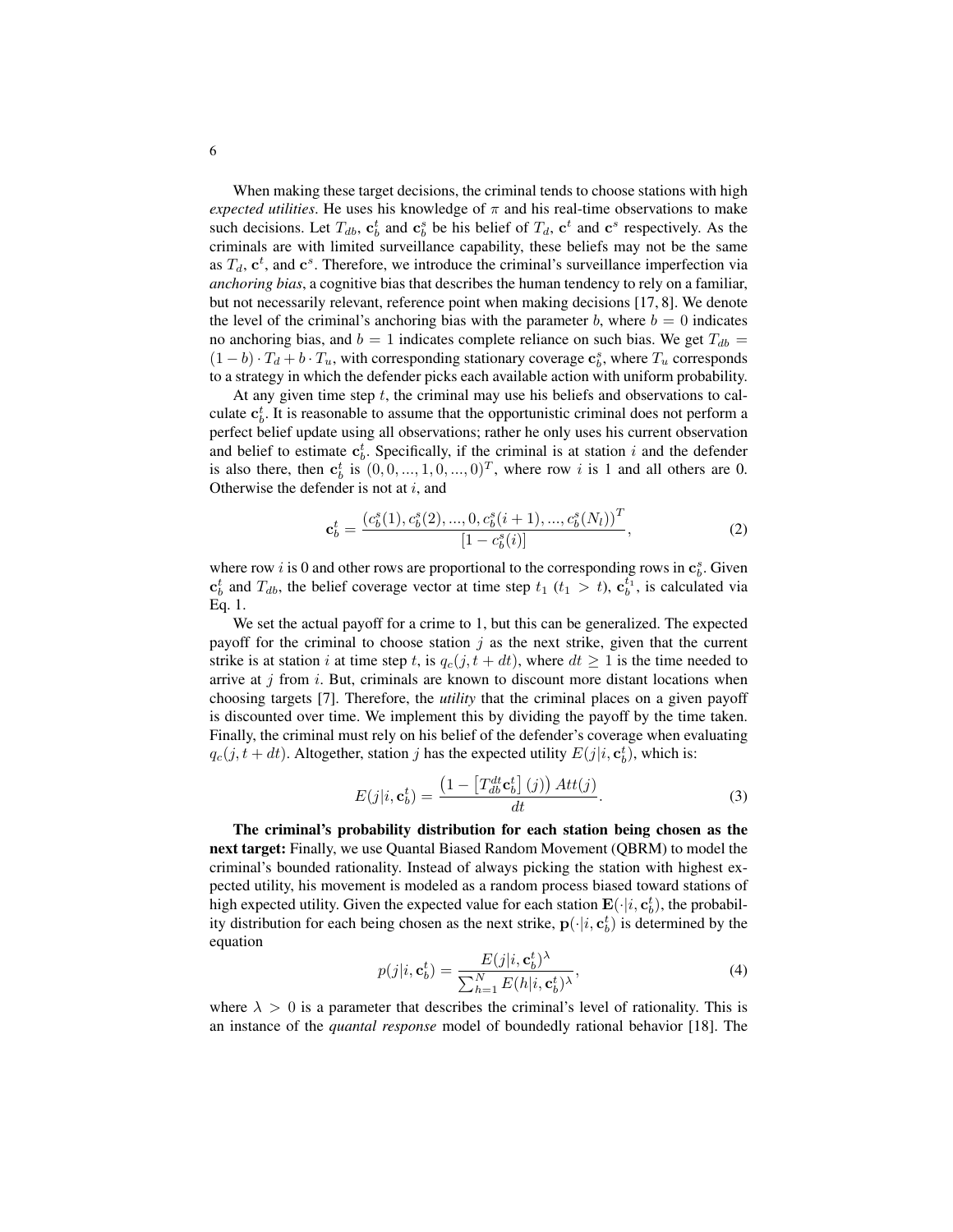criminal may, as an alternative to choosing a further strike, leave the system at *exit rate* α.

To summarize, as shown in Fig. 1, the opportunistic criminal is modeled as follows. First, he commits a crime or not based on defender presence and attractiveness at current station. Next, he uses  $T_{db}$  and current observation to update  $c_b^t$  (Eq. 2). Finally, we use QBRM to model his next attack (Eq. 4). Algorithm 1, in the online appendix (http://osgcops.webs.com/), is a full mathematical description of the criminal's movement.

### 4 Exact OSG (EOSG) algorithm

Given the defender and criminal models, the EOSG algorithm computes the optimal defender strategy by modeling the game as a finite state Markov chain. As all the criminals behave identically, we can focus on the interaction between the defender and one criminal without loss of generality.

Each state of the EOSG Markov chain is a combination of the criminal's station and the defender's location. Here we only consider situations where the criminal is at a station as states because he only makes decisions at stations. Since there are N stations and  $N_l$  locations, the number of states is  $N \cdot N_l$ . State transitions are based on *strikes* rather than *time steps*. The transition matrix for this Markov chain, denoted as  $T_s$ , can be calculated by combining the defender and criminal model. For further analysis, we pick the element  $p_{S1\rightarrow S2}$  in  $T_s$  that represents the transition probability from state  $S1$  to  $S2$ . Suppose in  $S1$  the criminal is at station i while the defender is at location m at time step t, and in  $S_2$ , the criminal is at station j while the defender is at location *n* at time step  $t + dt$ . We need two steps to calculate this transition probability. First, we find the transition probability of the criminal from i to j,  $p(j|i, \mathbf{c}_b^t)$ . Then, we find the defender's transition probability from  $m$  to  $n$  as described above, which is  $c^{t+dt}(n) = (T_d^{dt} \cdot \mathbf{e}_m)(n)$ , where  $\mathbf{e}_m$  is a basis vector for the current location m. The transition probability  $p_{S1\rightarrow S2}$  is therefore given by

$$
p_{S1 \to S2} = p(j|i, \mathbf{c}_b^t) \cdot c^{t+dt}(n). \tag{5}
$$

Since  $p(j|i, \mathbf{c}_b^t)$  and  $c^{t+dt}(n)$  are determined by  $\pi$ ,  $p_{S1\rightarrow S2}$  is also in terms of  $\pi$  (see Figure 1), as is  $T_s$ .

Given this EOSG model, we can calculate the defender's utility at each strike. For each successful crime, the defender receives utility  $u_d < 0$ . If there is no crime, she receives utility 0. This is a non-zero-sum game because we do not consider the time discount factor in the defender's expected utility. Formally, we define a vector  $\mathbf{r}_d \in$  $\mathbb{R}^{N \cdot N_l}$  such that entries representing states with both criminal and defender at the same station are 0 while those representing states with criminal at station  $i$  and defender not present are  $Att(i) \cdot u_d$ . Then, the defender's expected utility  $V_d(t)$  during strike number t is  $V_d(t) = \mathbf{r}_d \cdot \mathbf{x}_t$ , where  $\mathbf{x}_t$  is the state distribution at strike number t, which we can calculate from the initial state distribution  $x_1$  as follows:  $x_t = ((1 - \alpha) \cdot T_s)^{t-1} x_1$ . The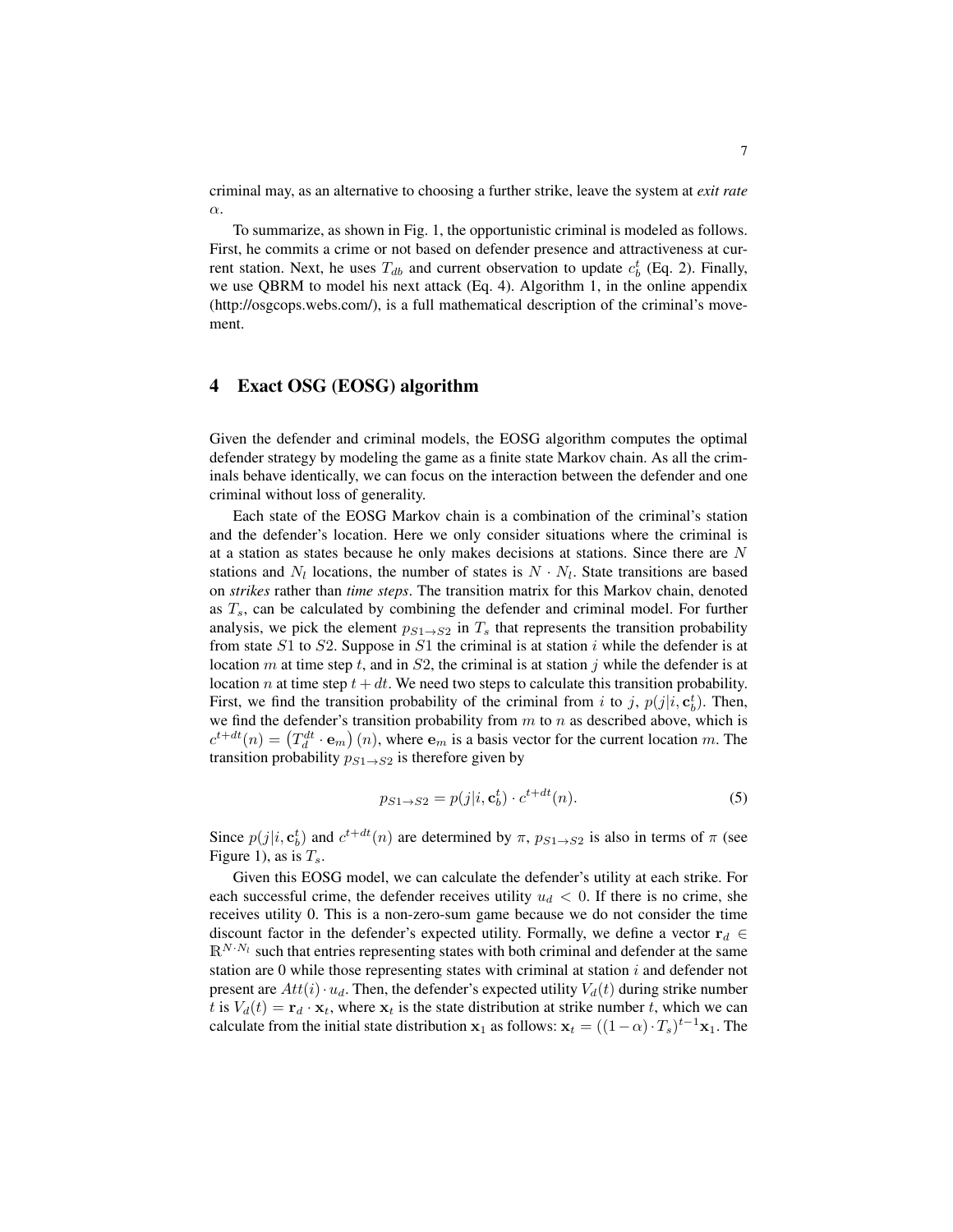defender's total expected utility over all strikes is thus:

$$
Obj = \lim_{\ell \to \infty} \sum_{t=1}^{\ell} V_d(t)
$$
  
= 
$$
\lim_{\ell \to \infty} \sum_{t=1}^{\ell} \mathbf{r}_d \cdot ((1 - \alpha) \cdot T_s)^{t-1} \mathbf{x}_1
$$
  
= 
$$
\mathbf{r}_d \cdot (I - (1 - \alpha)T_s)^{-1} \mathbf{x}_1,
$$
 (6)

where  $I$  is an identity matrix. In this equation we use the geometric sum formula and the fact that the largest eigenvalue of  $T_s$  is 1, so that  $I - (1 - \alpha)T_s$  is nonsingular for  $0 < \alpha < 1$ .

The objective is a function of the transition matrix  $T_s$ , which can be expressed in terms of  $\pi$  via Eqs. (1), (3), (4), and (5). We have thus formulated the defender's problem of finding the optimal Markov strategy to commit to as a nonlinear optimization problem, specifically to choose  $\pi$  to maximize  $Obj$  (that is, minimize the total amount of crime).

### 5 OSG for multiple defenders

If multiple defenders all patrol the entire metro, applying the same Markov strategy, then they will often be at the same station simultaneously, and such duplication carries no benefit. Instead, we construct our multiple-defender strategy by dividing the metro up into  $K$  contiguous segments, and designating one defender for each segment, as is the case in typical real-world Metro patrolling. Each defender will have a different strategy that is particular to her segment.

**Defenders:** In k-th segment, the number of locations is  $n_l^k$ . Defender k patrols with the Markov strategy  $\pi_k$ . Her transition matrix is  $T_{dk} \in \mathbb{R}^{n_l^k \times n_l^k}$ . Her coverage vector at time t is  $\mathbf{c}_k^t$ , and  $\mathbf{c}_k^s$  is the stationary coverage. Hence, defender k's behavior is the same as that in a single-defender OSG, while their collective behavior is described by the Markov strategy  $\pi = (\pi_1, \pi_2, ..., \pi_K)$ . The transition matrix  $T_d$  is as follows, where we have dropped the trains between neighboring segments from the basis for  $T_d$ :

$$
T_d = \begin{pmatrix} T_{d1} & \dots & 0 \\ \vdots & \ddots & \vdots \\ 0 & \dots & T_{dK} \end{pmatrix} . \tag{7}
$$

The coverage of all units at time step t is  $c^t$ , and is defined as the concatenation of coverage vectors  $(c_1^t; c_2^t; ...; c_K^t)$ .  $c^t$  sums to K since each  $c_k^t$  sums to 1. The vector  $c^t$ evolves to future time steps  $t_1$  in the same way as before, via Equation 1. The overall stationary coverage is  $\mathbf{c}^s = (\mathbf{c}_1^s; \mathbf{c}_2^s; ...; \mathbf{c}_K^s)$ .

Opportunistic criminals: The previous model for criminals still applies. However, any variables related to defenders  $(T_d, \mathbf{c}^t, \mathbf{c}^s)$  are replaced by their counterparts for the multiple defenders. Furthermore, the criminal in segment  $k$  at time  $t$  cannot observe defenders other than k. As a result, his belief of defender coverage is  $\mathbf{c}_b^t$  =  $(\mathbf{c}_{b1}^s; \mathbf{c}_{b2}^s; ...; \mathbf{c}_{b(k-1)}^s;$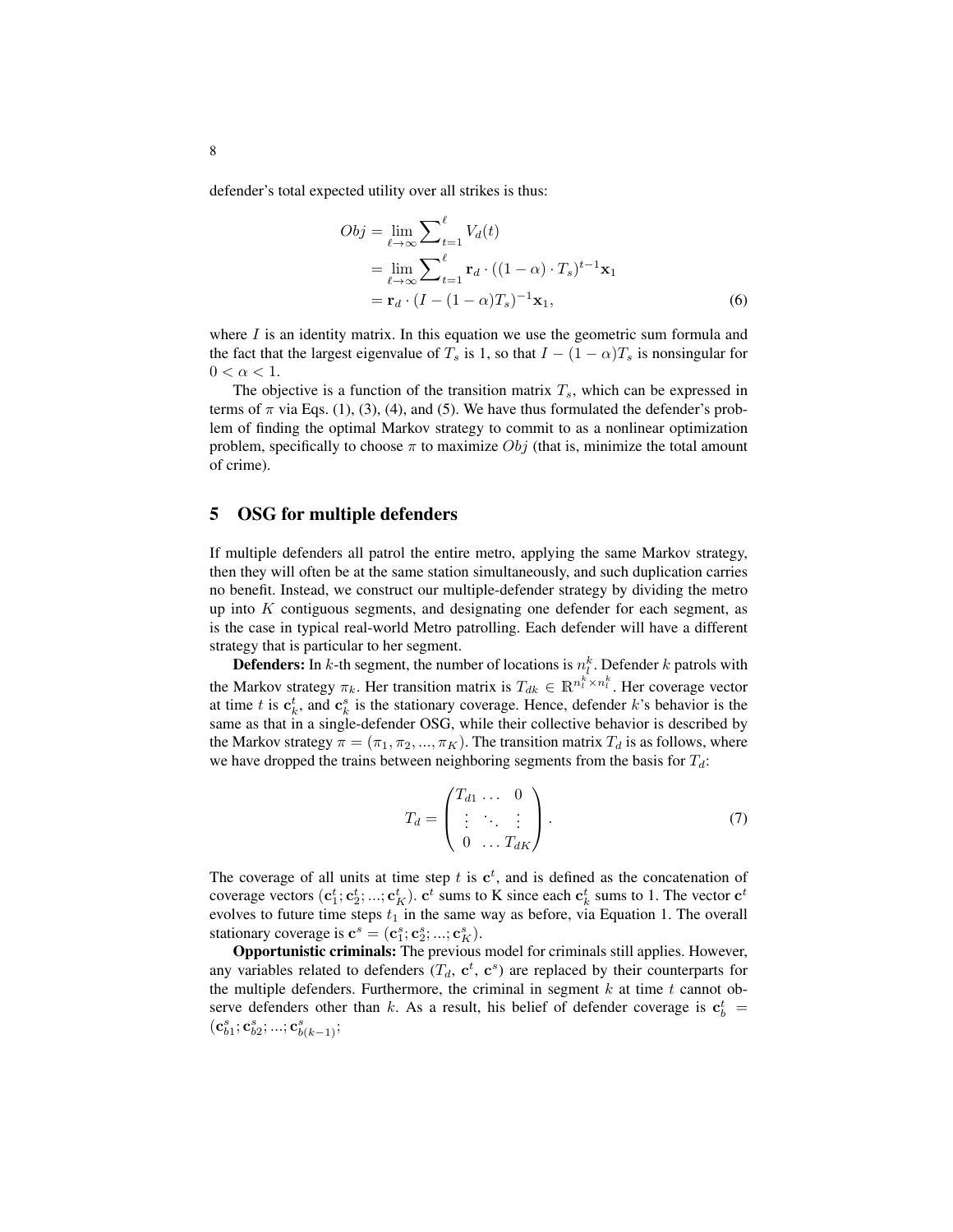$\mathbf{c}_{bk}^t; \mathbf{c}_{bk}^s; \mathbf{c}_{bk+1}^s; ...; \mathbf{c}_{bk}^s$ ). That is, his belief of coverage for segment k,  $\mathbf{c}_{bk}^t$ , is calculated as in a single defender scenario, while his belief of coverage for other segments is the stationary coverage. Algorithm 2 (online appendix) describes a criminal's behavior in multiple defenders settings.

Markov chain: In optimizing defender strategies via a Markov chain, each state records the station of the criminal and the location of *each* defender. As a result, each state is denoted as  $S = (i, m_1, ..., m_K)$ , where the criminal is at station i and defender k is at location  $m_k$ . Since defender k can be at  $n_l^k$  different locations, the total number of states is  $N \cdot n_l^1 \cdots n_l^K$ . To apply EOSG for multiple defenders,  $T_s$  is still calculated using the defender and criminal models. The transition probability  $p_{S_1 \to S_2}$  from  $S_1 =$  $(i, m_1, ..., m_K)$  at time t to  $S_2 = (j, n_1, ..., n_K)$  at time  $t + dt$  is

$$
p_{S_1 \to S_2} = p(j|i, \mathbf{c}_b^t) \prod_k c^{t+dt}(n_k),
$$

where  $c^{t+dt}(n_k) = (T_d^{dt} \cdot \mathbf{e}_{m_1,m_2,...,m_K})(n_k)$  and  $\mathbf{e}_{m_1,m_2,...,m_K}$  is an indicator vector with 1 at entries representing locations  $m_1, m_2, ..., m_K$  and 0 at all other entries. The state distribution x and revenue  $\mathbf{r}_d$  are both  $N \cdot n_l^1 \cdots n_l^K$  vectors. The defenders' total expected utility over all stations and strikes is given by Equation 6. Similarly, we are faced with the problem of finding a  $\pi$  to maximize  $Obj$ .

### 6 The COPS Algorithm

Unfortunately, EOSG fails to scale-up due to the size of  $T_s$  in Equation (6), which is  $N \cdot N_l$  by  $N \cdot N_l$  for one defender, and is much greater for multiple defenders. We propose the Compact OPportunistic Security game state (COPS) algorithm to accelerate the computation by compactly representing the states. The size of the transition matrix in COPS is  $2N \times 2N$ , *regardless of the number of defenders*, which is dramatically smaller than in EOSG. COPS is inspired by the Boyen-Koller(BK) algorithm on Dynamic Bayesian Networks [19], but improves upon a direct application of this algorithm.

In OSG with one defender, there are two components in each state, the criminal's station  $S_c^t$  and the defender's location  $\theta_d^t$ , which are correlated when evolving. We introduce an intermediate component, the criminal's observation  $O_c^t$ , which is determined by  $S_c^t$  and  $\theta_d^t$ . Given  $S_c^t$  and  $O_c^t$ , we can compute  $S_c^{t+1}$ . The evolution of  $\theta_d^t$  is independent of  $S_c^t$ , as shown in Figure 4(a). This is an instance of a Dynamic Bayesian Network:  $S_c^t$ ,  $O_c^t$ , and  $\theta_d^t$  are the random variables, while edges represent probabilistic dependence.

A direct application of the BK compactly represents the states by the marginal distribution of  $S_c^t$  and  $\theta_d^t$ , denoted as  $\Pr(S_c^t)$  and  $\Pr(\theta_d^t)$  respectively, and then restores the Markov Chain states by multiplying these marginal distributions. We set  $Pr(\theta_d^t) = \mathbf{c}^s$ for all strikes; thus, we do not need  $\theta_d^t$  in the new state and the number of the new states is just  $N$ . However, such an approximation throws away the strong correlation between the criminal's station and defender unit's location — in our preliminary experiments, this approximation led to low defender expected utility.

In contrast, our COPS algorithm compactly represents the original states with less information lost. Instead of just considering the marginal distributions of each component  $Pr(\theta_d^t)$  and  $Pr(S_c^t)$ , we also include  $O_c^t$  in the approximate states.  $O_c^t$  is binary: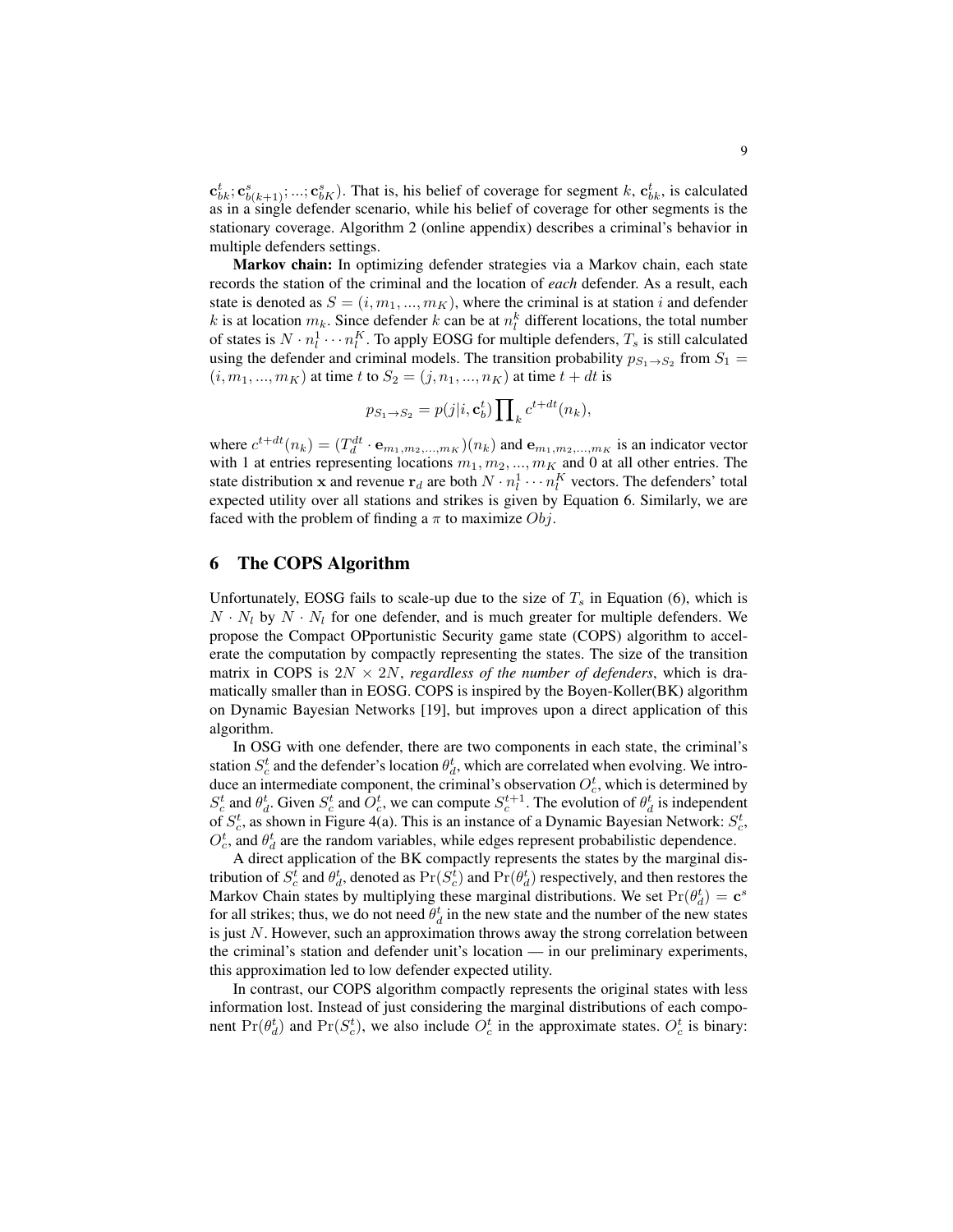

1 if the defender is at the same station with the criminal, 0 otherwise. The new approximate states, named *COPS states*, only keep the marginal probability distribution of  $Pr(S_c^t, O_c^t)$ . So, the new state space is the Cartesian product of the sets of  $S_c^t$  and  $O_c^t$ , which has size 2N.

One subtask of COPS is that, given our state representation  $Pr(S_c^t, O_c^t)$ , recover the distributions over the full state space  $(S_c^t, \theta_d^t)$ . We cannot restore such distribution by multiplying  $Pr(\theta_d^t)$  and  $Pr(S_c^t)$  in COPS. This is because  $S_c^t$ ,  $O_c^t$ , and  $\theta_d^t$  are not independent. For example, in COPS state  $S_c^t = 2$ ,  $O_c^t = 1$ ,  $\theta_d^t$  can only be 2. In other words, the defender's location distribution  $Pr(\theta_d^t | S_c^t, O_c^t)$  is no longer  $\mathbf{c}^s$ . Instead, we approximate  $Pr(\theta_d^t | S_c^t, O_c^t)$  as follows. In each COPS state  $(S_c^t, O_c^t)$ , the defender's *estimated marginal distribution*,  $\Pr(\theta_d^t | S_c^t, O_c^t)$ , is found in a manner similar to that for the criminal's belief distribution  $\mathbf{c}_b^t$ . Specifically, if  $O_c^t = 1$ ,  $\Pr(\theta_a^t | S_c^t, O_c^t) =$  $(0, 0, \ldots, 1, 0, \ldots, 0)^T$ , where the row representing station  $S_c^t$  is 1 and all others are 0; if  $O_c^t = 0$ , then  $\Pr(\theta_d^t | S_c^t, O_c^t)$  is found through Eq. 2, but with the  $c_b^s(j)$  replaced by  $c^s(j)$ . Next we recover the estimated distribution over  $(S_c^t, \theta_d^t)$ , using  $\widehat{\Pr}(S_c^t, \theta_d^t | S_c^t, O_c^t) = \widehat{\Re}(\widehat{S_c^t}, \widehat{S_c^t}, \widehat{S_c^t}, O_c^t)$  $\Pr(\theta_d^t | S_c^t, O_c^t)$ . Estimated distributions evolve the same way as exact distributions do, as described above. At the future strike, we can project the evolved estimated distribution to distributions over COPS states. Figure 4(b) shows the evolution of COPS states. However, such a process appear to involve  $T_s$ , negating the benefit of the factored representation; we avoid that by using a transition matrix  $T_{COPS} \in \mathbb{R}^{2N \times 2N}$ . Each element of  $T_{COPS}$ , i.e., transition probability  $Pr(S_c^{t'}, O_c^{t'} | S_c^t, O_c^t)$ , can be calculated as follows:

$$
\Pr(S_c^{t'}, O_c^{t'} | S_c^{t}, O_c^{t}) = \Pr(S_c^{t'} | S_c^{t}, O_c^{t}) \sum_{\theta_d^{t'}} \Pr(O_c^{t'} | S_c^{t'}, \theta_d^{t'})
$$

$$
\cdot \sum_{\theta_d^{t}} \Pr(\theta_d^{t'} | S_c^{t'}, S_c^{t}, \theta_d^{t}) \cdot \widehat{\Pr}(\theta_d^{t} | S_c^{t}, O_c^{t}), \quad (8)
$$

where  $Pr(S_c^{t'} | S_c^t, O_c^t)$  and  $Pr(\theta_d^{t'} | S_c^{t'}, S_c^t, \theta_d^t)$  correspond to  $p(j|i, \mathbf{c}_b^{t_0})$  and  $c^{t_0 + dt}(n)$ , respectively. Detailed derivation of Eq. 8 can be found in the online appendix.

The defenders' total expected utility in COPS is calculated in a similar way as the exact algorithm, which is

$$
Obj = \mathbf{r}_{d,COPS} \cdot (I - (1 - \alpha)T_{COPS})^{-1} \mathbf{x}_{1,COPS},\tag{9}
$$

where  $r_{d,COPS}$ ,  $x_{1,COPS}$  are the expected utility vector and the initial distribution for COPS states. Similar to  $r_d$ ,  $r_{d,COPS}(S)$  is 0 if in S the defender is at the same station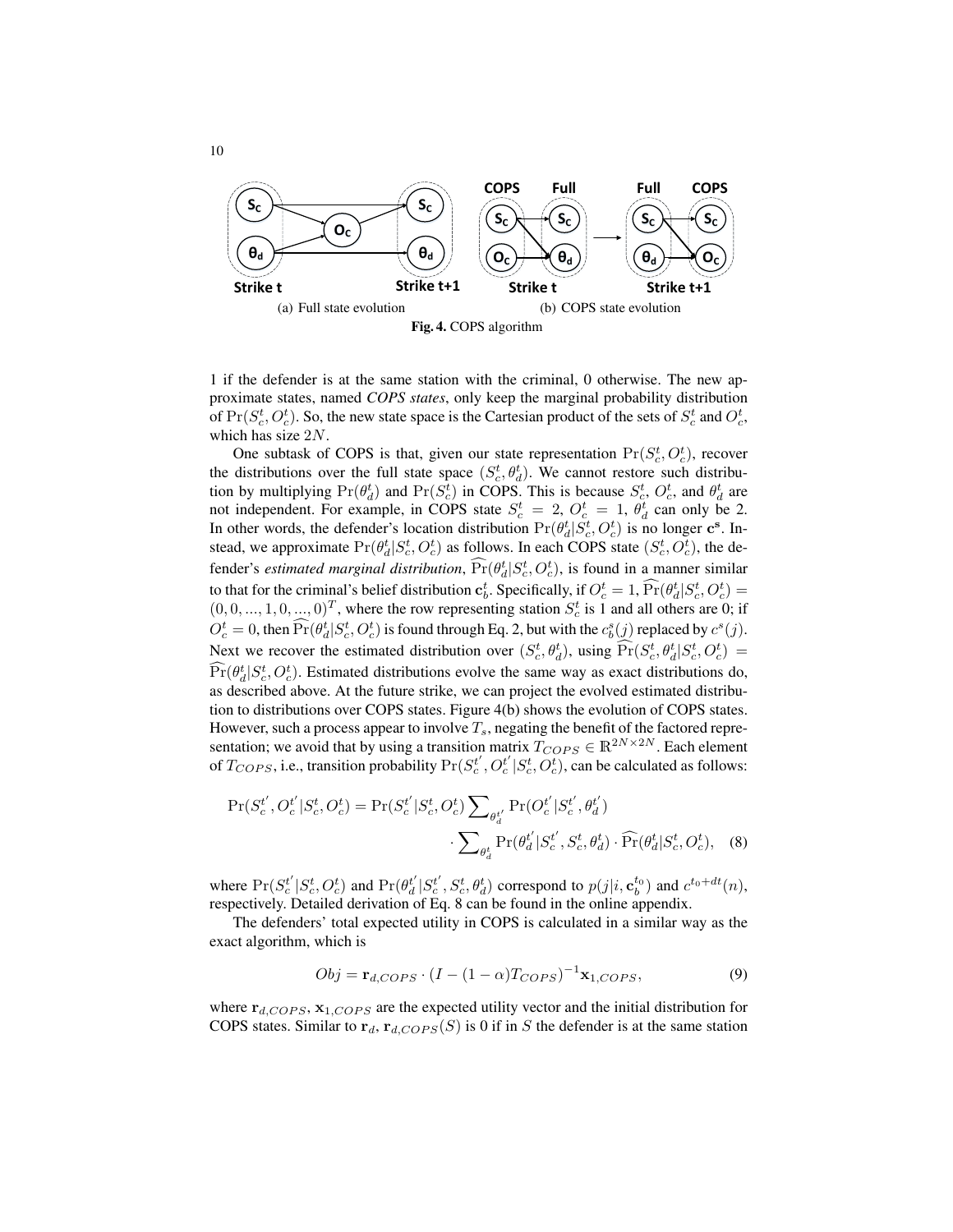

Fig. 5. (a) and (b) shows COPS vs. EOSG; (c) and (d) shows performance of different patrol strategies

with the criminal, else it is  $u_d$ . COPS is faster than EOSG because the number of states is reduced dramatically.

### 7 Heuristic Warm Start

defender

Both the EOSG (9) and COPS are based on nonlinear optimization. We thus apply a local optimization solver. The initial configuration for the local optimization solver, which is the initial defenders' Markov strategy, affects the quality of the final solution obtained. Therefore, we propose a heuristic to generate good initial configurations. We divide the  $N$  station train line into some sublines – say two – without overlapping stations. The sub-line on the left has  $N_1$  stations while the one on the right has  $N_2$ , where  $N_1 + N_2 = N$  and  $|N_1 - N_2| \leq 1$ . For the left sub-line, we add an imaginary station on the right end. The attractiveness of this imaginary station is the average attractiveness over the  $N_2$  stations in the right sub-line. This imaginary station represents the effect of the right sub-line on this left sub-problem. The strategy generated by solving this  $N_1 + 1$  station sub-problem is used as the initial configuration for the left  $N_1$  stations; a similar procedure is repeated for  $N_2$ . By generating small enough partitions, the warm start procedure can be run quickly.

### 8 Experiments

Settings: Motivated by metro system in Los Angeles and other cities, we deal with scenarios where stations lie along a straight line in our experiments. We solve the nonlinear optimization in OSG using the FindMaximum function in Mathematica. This function automatically chooses the best available local-optimization solver for the nonlinear problem instance. Possible solvers include Levenberg Marquardt, Newton, Quasi Newton, and Interior Point. Each data point we report is *an average of 30 different problem instances*, each based on a different attractiveness setting; these instances were generated through a uniform random distribution from 0 to 1 for each station. For multiple patrol unit scenarios, we use segment patrolling except for Figure 6, in which we show segment patrolling is better than full scale patrolling. The defender's utility of a successful crime was  $u_d = -1$ . In our experiments, the criminal's initial distribution was set to a uniform distribution over stations, while the defenders' initial distribution was the stationary distribution  $\mathbf{c}^s$ , which can be computed from the transition matrix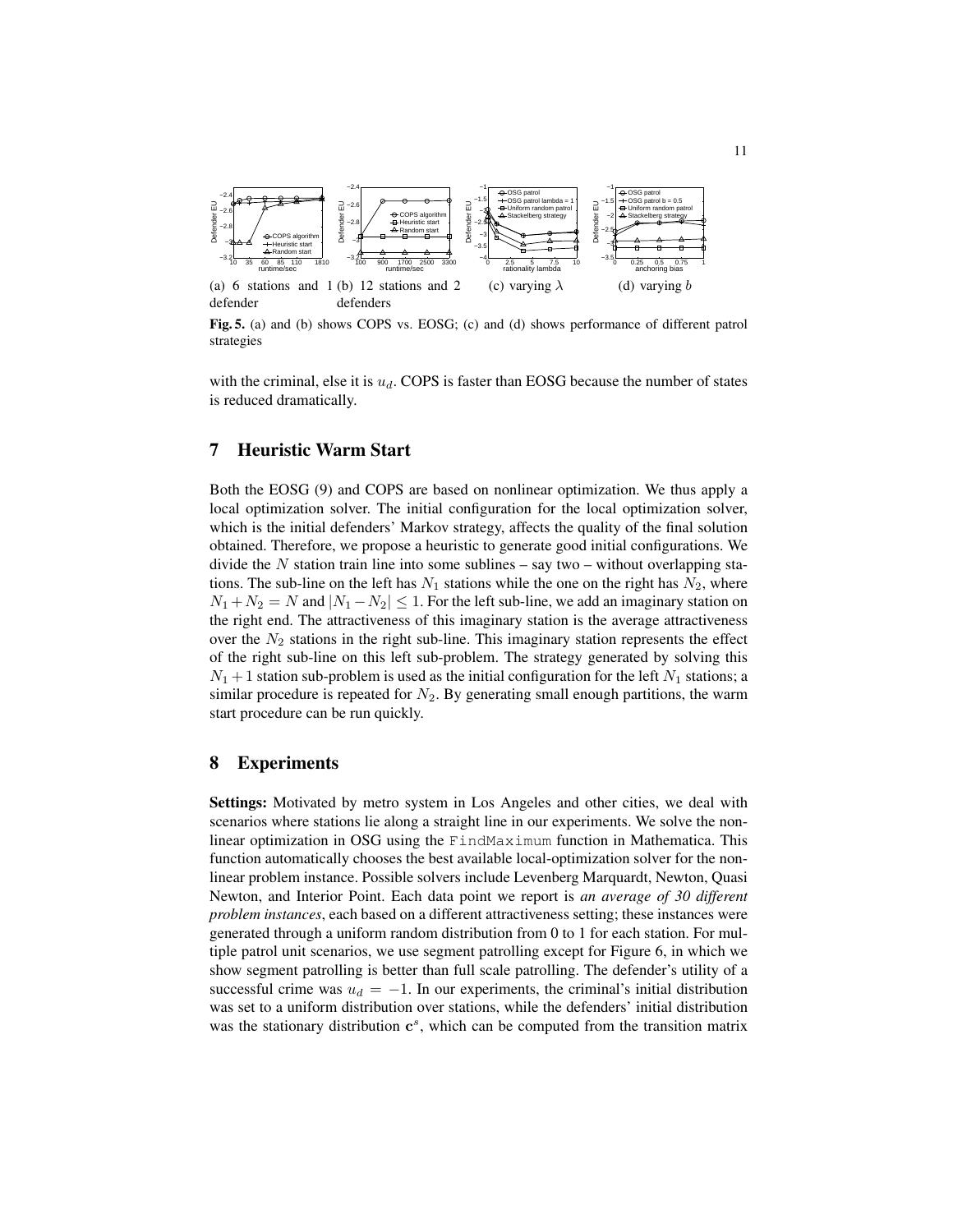$T_d$ . We set the exit rate of the criminal  $\alpha = 0.1$ . All key results involving COPS are *statistically significant* ( $\rho < 0.01$ )

Results: First, we compare the performance for COPS against EOSG. Figures 5(a) and 5(b) show the performance of three different algorithms – the COPS algorithm with heuristic initial configuration, the exact algorithm with heuristic initial configuration, and the exact algorithm with random initial configuration – in two metro settings. In both, we set  $\lambda = 1$ . As stated previously, given our nonlinear problem, Mathematica uses locally optimal solvers, and there is always a current best feasible solution available although the quality of the solution keeps improving as the algorithm iterates over time. Therefore, one way to compare solutions is to provide a fixed run-time and check the level of solution quality reached in that time. In Figure  $5(a)$ , we show results of 6 stations with 1 defender. The x-axis in this figure shows the fixed runtime in seconds, which includes the runtime necessary to generate the warm start. The y-axis maps the defenders' average expected utility against a single criminal. Unsurprisingly, the heuristic method generates significantly better initial configurations than using random initial configurations. The figure also shows that COPS outperforms the EOSG for any runtime within 100 s, even though COPS operates under an approximated version of the exact algorithm. This is because COPS reaches the local optima much faster than the exact algorithm. Further, even for runtime long enough to allow EOSG to reach its local optimum, where it outperforms COPS, the difference in utility between EOSG and COPS is less than 1%. Hence, by using COPS, we gain computational efficiency without a significant loss in solution quality. In Figure 5(b), we show results of 12 stations with 2 defenders. The conclusions are essentially the same as in Figure 5(a), but the advantage of COPS is even more obvious in this larger scale problem. As shown in Figure 5(b), in most instances of the 12-station problem, COPS reaches a local optimal strategy in 800 s. Meanwhile, the output strategies of EOSG are the same as their initial values even after 3200 s.

Figure 5(c) compares the performance of four different strategies against criminals with various levels of rationality. The first strategy is the uniform random strategy, which is a Markov strategy with equal probability for all available actions at each location; the second is a Strong Stackelberg equilibrium strategy, which is the optimal strategy to commit to against a strategic attacker that picks a single target to attack; the third is a COPS OSG strategy; the last is also an OSG strategy, but unlike the third strategy, the defenders do not know the real rationality of the criminals, and set a fixed  $\lambda = 1$  during computation.  $\lambda = 1$  for this last strategy was picked from a set of sampled  $\lambda$  so that the OSG strategy with this fixed  $\lambda$  performs best against criminals with various levels of rationality. The max runtime for each strategy is 1800 s, which is enough time for most algorithms to reach a local optimum. In this set of experiments, criminals have no anchoring bias ( $b = 0$ ). Results with other b are similar and shown in the online appendix. The system consists of 12 stations and 2 defenders. The x-axis shows  $\lambda$ , the rationality level of the criminal in QBRM;  $\lambda = 0$  means the criminal randomly picks the next target, and as  $\lambda$  increases, the criminal is more biased toward the station with higher expected utility.

As shown in Figure 5(c), the COPS OSG strategy outperforms the random and Stackelberg strategies significantly for any  $\lambda$ . Even though the OSG strategy assuming

12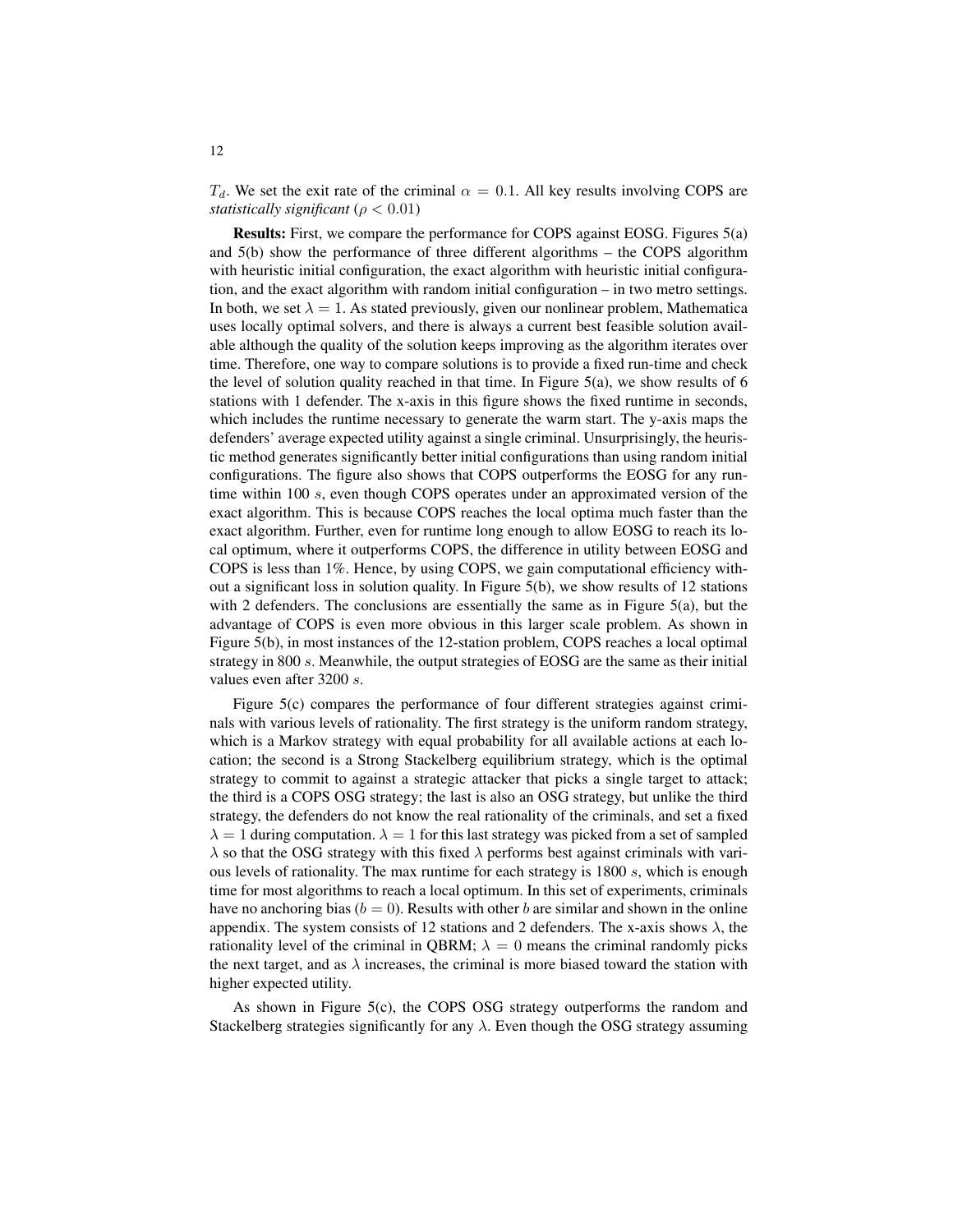$\lambda = 1$  performs slightly worse than that using the correct  $\lambda$  value, it is still better than other strategies. We conclude that OSG is a better model against opportunistic criminals even with an inaccurate estimation of  $\lambda$ .

The OSG strategy, the Stackelberg strategy, and the uniform random strategy are compared in Figure 5(d) against criminals with different levels of anchoring bias. The performance of the OSG strategy using an accurate value for anchoring bias and that using a fixed assumption of anchoring bias  $b = 0.5$  are both shown.  $b = 0.5$  is also picked from a set of sampled  $b$  so that the OSG strategy with this fixed  $b$  performs best against criminals with various levels of anchoring bias. In this set of experiments,  $\lambda$  is fixed to 1, but experiments with other  $\lambda$  generate similar results, and are shown in the online appendix. The x-axis maps the anchoring bias  $b$  and the y-axis maps the defender's expected utility against a single criminal. Again, our COPS OSG strategy outperforms the uniform random and Stackelberg strategies even with a fixed b. Thus, OSG generates a better strategy even with an imprecise assumption of the criminal's anchoring bias.

To show the scalability of COPS, we compare the performance of COPS with different numbers of defenders in metro systems with varying numbers of stations. 16 stations is very comparable to stations patrolled at the LA Metro. Five different configurations are compared in Figure 6: one defender, two defenders with full length patrolling, four defenders with full length patrolling, two defenders with segment patrolling, and four defenders with segment patrolling. The x-axis shows the number of stations and y-axis shows the average defender expected utility. The max runtime for each strategy is 1800 s. As expected, within the same patrol techniques, more defenders provide higher expected utility. But, with the same amount of



Fig. 6. Different number of defenders (varying  $N$ )

resources, segment patrolling outperforms full length patrolling, again with significance  $\rho$  < 0.01 as with other results.

#### 9 Summary and Related work

This paper introduces OSG, a new computational framework for opportunistic crime, opening the door to a new research area at the intersection of game theory and criminology. In OSG, this paper contributes (i) a new model of an opportunistic criminal; (ii) a new algorithm EOSG to compute defender patrol strategies; and (iii) an approximate algorithm, COPS, to speed up defender allocation to real-world scale scenarios. Given our experimental results, COPS is also deployed in the Los Angeles Metro systems [20].

Before reviewing SSG and criminology, we note that pursuit evasion games (PEGs) [21, 22] deal with similar problems in a graph setting. However, the pursuer's goal is only to capture the evader and not to minimize evader's influence in PEGs, which makes PEG not directly applicable in our scenario. Besides, the evader usually knows only the current position of the pursuer but not its strategy in most PEGs. In recent research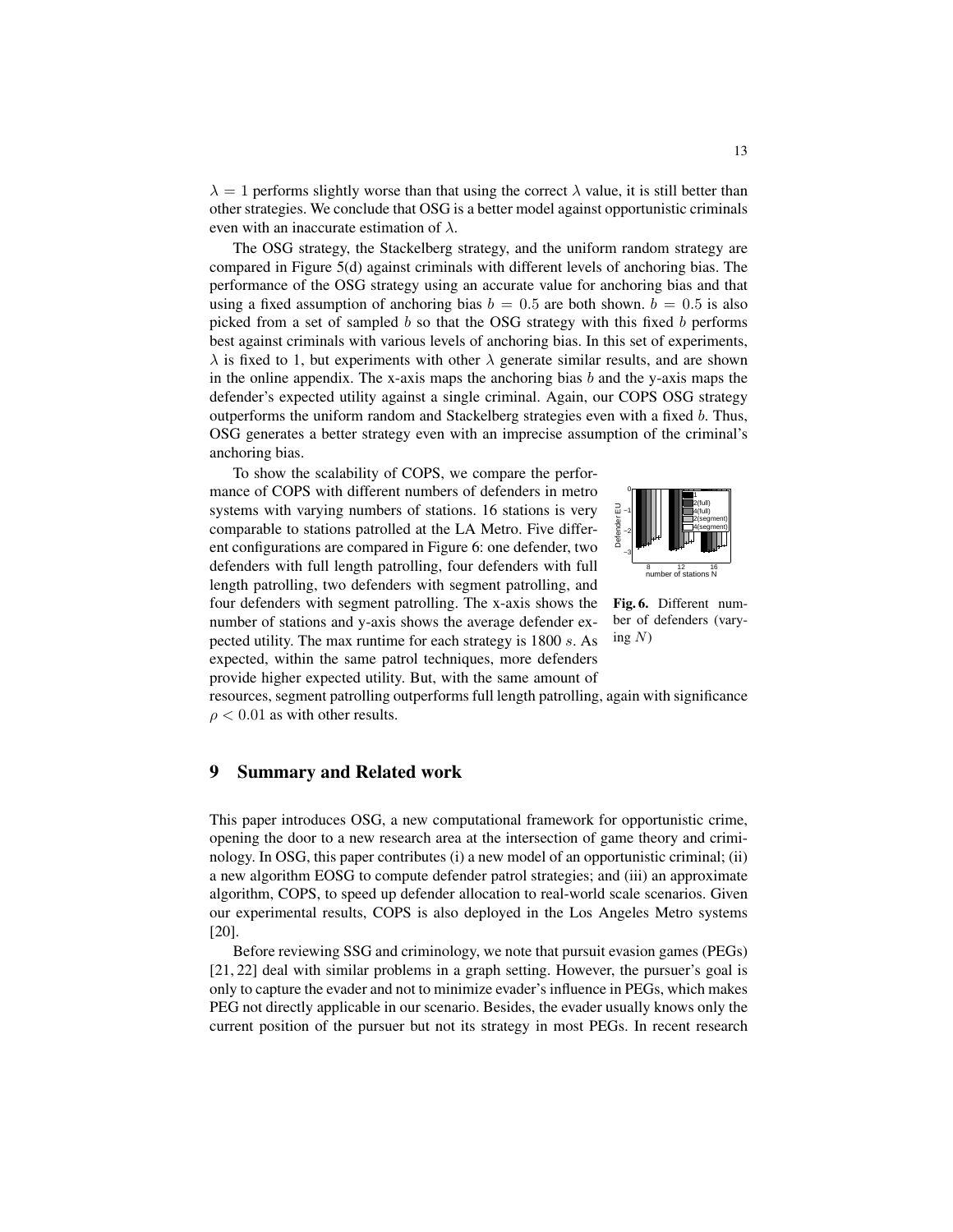in PEGs, evaders are also equipped with perfect knowledge and rationality [23, 24]. However, neither of these assumptions can describe our opportunistic criminals.

Previously, the SSG framework has been successfully applied in security domains to generate randomized patrol strategies, e.g., for counter-terrorism and fare evasion checks on trains [25–27]. Recent work in SSG has begun to consider bounded rationality of adversaries [17] and incorporate some limited flexibility in adversary execution [28]. However, as discussed earlier, even though SSG can be extended to arbitrary topologies [2], SSG model remains mostly focused on highly strategic adversaries and fails to account for opportunistic criminals.

A second thread of previous research has modeled opportunistic criminal behavior, and security forces deployment against such adversaries. In [6] burglars are modeled as biased random walkers seeking "attractive" targets, and [29] follows up on this work with a method for generating effective police allocations to combat such criminals. However, these works make the extreme assumption that criminals have no knowledge of the overall strategy of the police, and their behavior is only affected by their observation of the current police allocation. Also, in [29] police behave in a similarly reactionary way, allocating their resources in an instantaneously optimal way in response to the current crime rather than optimizing over an extended time horizon, and there is also no notion of the "movement" of police — rather, police officers distribute instantaneously. Our current approach is an attempt to generalize these two threads of research.

#### References

- 1. Tambe, M.: Security and Game Theory: Algorithms, Deployed Systems, Lessons Learned. Cambridge University Press (2011)
- 2. Basilico, N., Gatti, N., Amigoni, F.: Leader-follower strategies for robotic patrolling in environments with arbitrary topologies. In: AAMAS. (2009)
- 3. Brantingham, P.J., Tita, G.: Offender mobility and crime pattern formation from first principles. Artificial crime analysis systems: using computer simulations and geographic information systems (2008) 193–208
- 4. Felson, M., Clarke, R.V.G.: Opportunity makes the thief: Practical theory for crime prevention. Volume 98. Home Office, Policing and Reducing Crime Unit, Research, Development and Statistics Directorate (1998)
- 5. Ratcliffe, J.H.: A temporal constraint theory to explain opportunity-based spatial offending patterns. Journal of Research in Crime and Delinquency (2006)
- 6. Short, M.B., D'Orsogna, M.R., Pasour, V.B., Tita, G.E., Brantingham, P.J., Bertozzi, A.L., Chayes, L.B.: A statistical model of criminal behavior. Mathematical Models and Methods in Applied Sciences 18(supp01) (2008) 1249–1267
- 7. Bernasco, W., Luykx, F.: Effects of attractiveness, opportunity and accessibility to burglars on residential burglary rates of urban neighborhoods. Criminology (2003)
- 8. See, K.E., Fox, C.R., Rottenstreich, Y.S.: Between ignorance and truth: Partition dependence and learning in judgment under uncertainty. Journal of Experimental Psychology: Learning, Memory, and Cognition 32(6) (2006) 1385
- 9. Block, R., Block, C.R.: The bronx and chicago: Street robbery in the environs of rapid transit stations (2000)